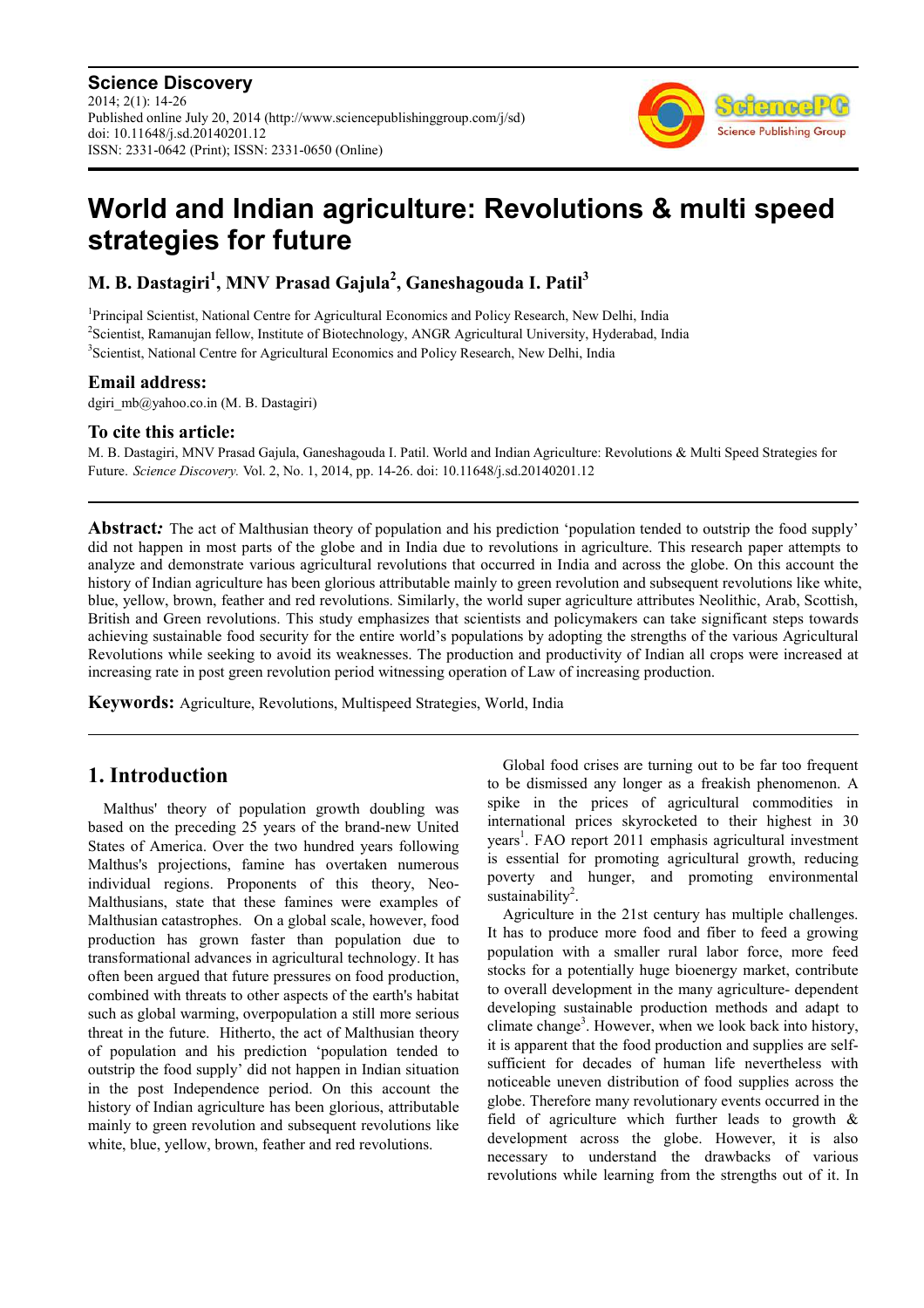this context this study focuses on understanding the food production process and its impact on human life in the past, current in the perspective of better future.

The green revolution, like all revolutions, brought its own problems. It bypassed millions of resource-poor farmers and had un-intended environmental and social consequences<sup>4</sup>. Moreover, the pressures of hunger and poverty, environmental degradation, and growing population are now menacing the gains generated during the 1960's and 1970's. There is apprehension that this would lead to crisis in the  $21<sup>st</sup>$  century. What is needed is nothing less than a series of new green revolutions. To be more precise, we need series of second green revolutions environment-friendly, mini green revolutions suitable to the diverse physical and socio-economic conditions.

Experts and the public express various opinions reflecting pessimism, optimism, anxiety and complacency, about the country's food situation and outlook in the next millennium. Since independence the food situation improved tremendously. For the past several decades, the rate of growth in India's food production exceeded the population growth rate. But by the 1980's and 1990's, the increasing scarcity of land and plateaus in yield had begun to limit the expansion of food production<sup>5</sup>. The present paper look into firstly, history of growth rates of area, production and yield since independence under different epochs of technological periods and discusses options to make future of Indian agriculture as glorious as it's past. Secondly, does metaanalysis on world agricultural revolutions collected from published secondary sources including online resources. Finally, the strategies and future options are suggested for each crop to increase further yields.

# **2. Methodology of the Study**

The study has been undertaken in order to analyze the revolutionary scientific methods which brought different revolutions in different sectors in agriculture and allied sectors. It measures the performance of agriculture and allied sectors' growth during various revolutionary periods since independence era of India. For fulfilling objectives of the study, it relies exclusively on the secondary data on area, production and productivity of important agricultural crops like cereals, pulses, food crops, fibers crops and nonfood crops were collected from the FAO statistics, FAO year book, Central Statistical Organization (CSO), FAO OECD reports, and Department of Agricultural and Cooperation, Ministry of Agriculture, Govt. of India from period of 1950-51 to 2010-11. The other important sources are the University of Florida Digital Collections (UFDC) information. Similarly the major livestock products data on milk, eggs, wool and fisheries were sourced from the Department of Animal Husbandry Dairying & Fisheries, Govt. of India during the same periods. The analytical tools employed for the study are compound annual growth rates and graphical analysis in order to assess the performance during different periods like pre green revolution, green

revolution and post green revolution. Further, the detailed explanation of the growth rates are described in section 5 of this article. The meta-analysis done on historical world agricultural revolutions collected from published secondary sources and websites.

Compound Annual Growth rate formulae:

The compound growth rate was calculated by fitting exponential function to the area, production and productivity for the period 1950-51 to 2010-11.

$$
Y_t = ab^t \tag{1}
$$

Where,

 $Yt = Area$ , Production and Productivity

 $t=$  time variable  $(1, 2,..., n)$  for each period/year

 $a = constant$ 

 $b=(1+r)$  and

 $r =$  compound growth rate

# **3. Meta-Analysis of World Agricultural Revolutions**

### *3.1. Agricultural Revolution / Agrarian Revolution across the Globe*

Gradual transformation of the traditional agricultural system referred to as 'Agricultural Revolutions' that were taken place across the globe brought drastic changes in the lives of human. Aspects of this complex transformation that was lasted for several decades to centuries included the technical improvements, expansion of farming lands, scientific methods of breeding, soil nutrition, and experimentation with new crops, crop rotations, imports and exports.

Major agricultural revolutions across the globe in a chronological order are presented below describing noticeable transformation in the field of agriculture with respect to food productivity.

# *3.1.1. Neolithic Revolution (Around 10,000 BC): The Initial Transition from Hunting and Gathering to Settled Agriculture in Prehistory*

The Neolithic Revolution or Neolithic Demographic Transition, occasionally referred to as Agricultural Revolution, was the world's first historically notable revolution in agriculture<sup>6</sup>. It was the diverse transition of various human cultures since the time of hunting and gathering of food to farming and settlement which supported a gradually increasing human population. Historical data also indicates that the domestication of various forms of plants and animals evolved in discrete locations worldwide happening since more than 12,000years ago starting from the geological era of the Holocene<sup>7</sup>. It is evident from the literature that the Neolithic Revolution considered various aspects just far more than the simple food producing techniques. During the next millennia a radical modification occurred when the mobile hunter-gatherers that dominated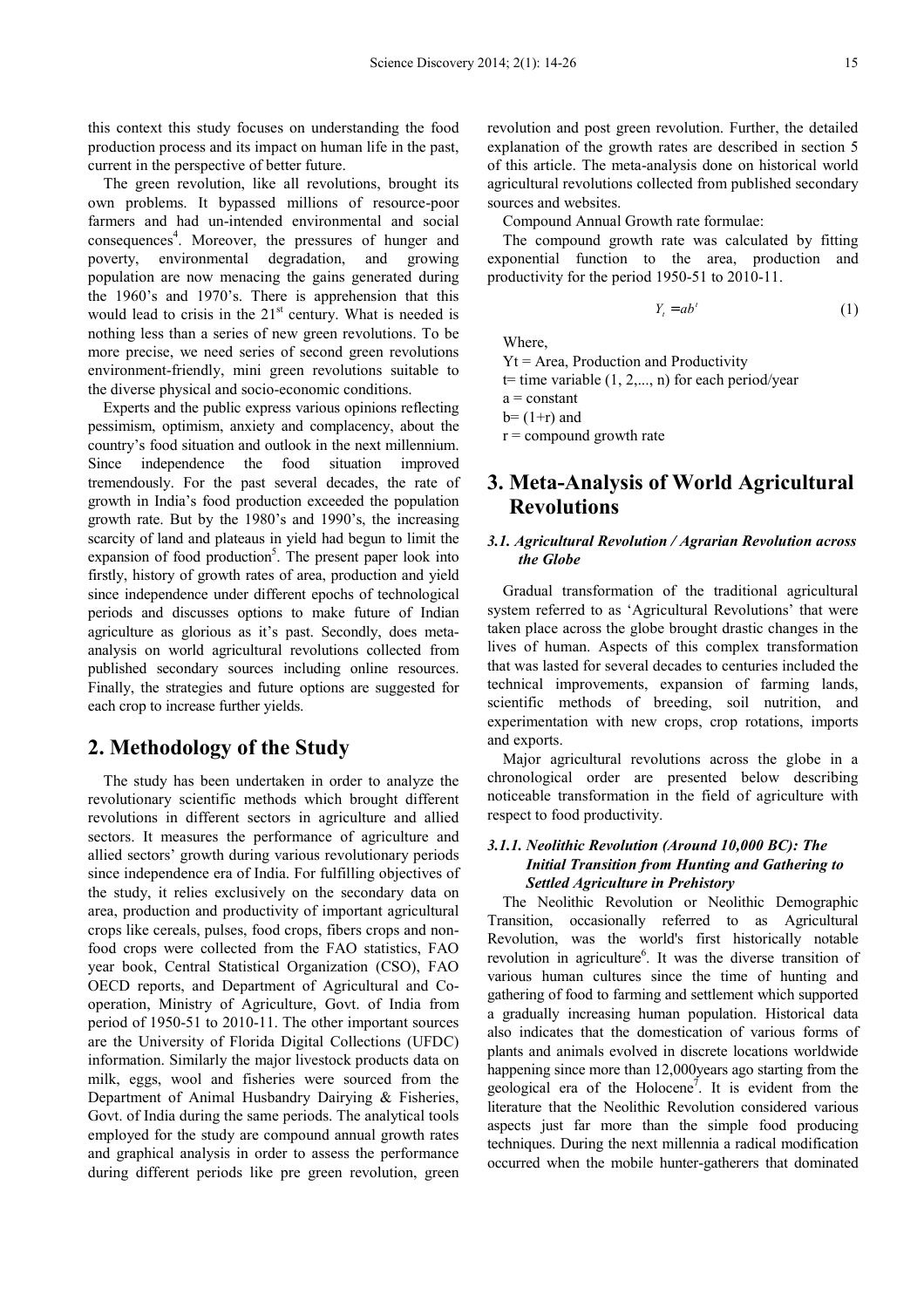human history for several decades or even centuries transformed into stable societies by forming small sub units often referred to as villages and towns. Upon stabilized lifestyle they slowly modified their native surroundings by means of specialized food-crop cultivation followed by irrigation and various food storage mechanisms that helped to attain surplus food production. This ultimately led to development of stable high population density settlements, trading, culture, science and civilization. Lands of Eastern Sumerian (ca, 5500 BC) seem to be the major examples of social societies formed during Neolithic revolution <sup>8</sup>. American Geophysical Union, geologist Matt Konfrist argued that new geological records point to an extended period of drought that began around 2200 B.C.E., with increased rates of evaporation in both the Dead Sea and the Red Sea and lower rainfall across much of the Near East. During this period of drought, archaeology shows that nearly 75 percent of ancient Mesopotamian settlements were abandoned, while waves of marauding invaders took up residence in former Sumerian areas, effectively bringing Sumerian civilization to an end. The influence of Neolithic revolution on agriculture certainly seems to lead to key developments in food production methodologies rather than just being outcome of universal laws of social evolution<sup>9</sup>.

# *3.1.2. The Arab Agricultural Revolution (8th–13thcenturies): Diffusion of Crops and Farming Techniques across the Lands Lead to Economy, Population Distribution and Growth*

The Arab Agricultural Revolution or Medieval Green Revolution is another breakthrough in the history of agriculture<sup>10</sup>. According to legendary historian, Andrew Watson, a visible transformation in agriculture occurred when the diffusion of crops taken place through the Islamic world during  $8<sup>th</sup> -13<sup>th</sup>$  centuries<sup>10</sup>. During this period, a stable economy that was established in between Arab and other Muslim traders across the globe enabled the diffusion of many crops and farming techniques among different parts of the Islamic world. Beyond the simple trade across Islamic land, the adaptation of new crops and farming techniques later spread to and from the other parts of the world during this revolution era. Various regional crops from India such as rice, cotton, mangoes were distributed throughout the Islamic lands that were never grown these crops earlier<sup>11</sup>. Similarly crops from China such as citrus fruits, crops from Africa such as Sorghum were spread to other parts of the world<sup>12</sup>. The crop distribution to nonnative lands forced the farmers to adopt new mechanization of agriculture to sustain and improve the crop production. This led to agricultural production and income, population distribution, urban growth, distribution of the labor force, linked industries<sup>10.</sup> However, Michael Decke, (2009) challenges the opinion of Watson's central thesis about Arab agricultural revolution citing that widespread cultivation and consumption of staples such as sorghum, rice, wheat as well as cotton were already commonplace under the Roman Empire centuries before the Islamic

period $13$  also cited the usage of advanced state of ancient irrigation practices like using waterwheels, several kinds of water pumps by Greek and Roman farmers long before the Muslim conquests. However, another historian E. Ashtor also negating Watson's theory about Arab revolution arguing that agricultural production was drastically declined in areas under Muslim rule because of the excruciating taxes collected on cultivated area<sup>14</sup>.

# *3.1.3. The British Agricultural Revolution (17th–19th centuries): Improved Farming Techniques (Adding Plant Nutrients to Soil), Usage of Tools and Machinery for Higher Crop Yielding Lead to Industrial Revolution*

The British Agricultural Revolution describes a period of agricultural development in Britain between the 15th century and the end of the 19th century, which saw an increase in productivity and net output that broke the historical food scarcity cycles<sup>15</sup>. One of the keys to the British Agricultural Revolution was the development of ways of keeping and improving the arable land in Great Britain to counteract the loss of the soil's plant nutrients in cropping a given area <sup>16</sup>. Higher yielding land was added to higher yielding crops with more yield/acre. Farm workers using more productive tools and machinery produced more crops with fewer workers. The Agricultural Revolution picked up speed as the Industrial Revolution and the advances in chemistry produced the scientific knowledge, wealth and technology for a more systematic development of commercial fertilizers and new and more productive agricultural machinery. New crops like potatoes (introduced about 1600) and corn were introduced from the Americas improving the yield/acre of arable land <sup>17</sup>.

The British agricultural revolution, the British Industrial Revolution and Scientific Revolution developed in lockstep. Without increasing amounts of food to feed the increasing city populations the Industrial and Scientific Revolutions could not have proceeded  $18$ .

# *3.1.4. The Scottish Agricultural Revolution (17th–19th Centuries): Bringing of More Land into Cultivation, Usage of Tools for Farming and Exchange of Knowledge for Improvement of Cropping Techniques*

The traditional system of agriculture in Lowland Scotland had existed unchanged for hundreds of years. In many ways it was a totally rural economy, the land being worked by the cottars on the centuries-old run system of subsistence farming <sup>19</sup>. The Agricultural Revolution in Scotland was a series of changes in agricultural practice that began in the seventeenth century and continued in the nineteenth century. Along with changes in traditional agricultural practices, many small settlements were dismantled forcing the people to find opportunities to own and farm their own land during this period. Landowners created large farms and rented them to tenant farmers with indefinite tenure and that land was mainly used to raise various crops and animals. For these families fishing, spinning of linen and military service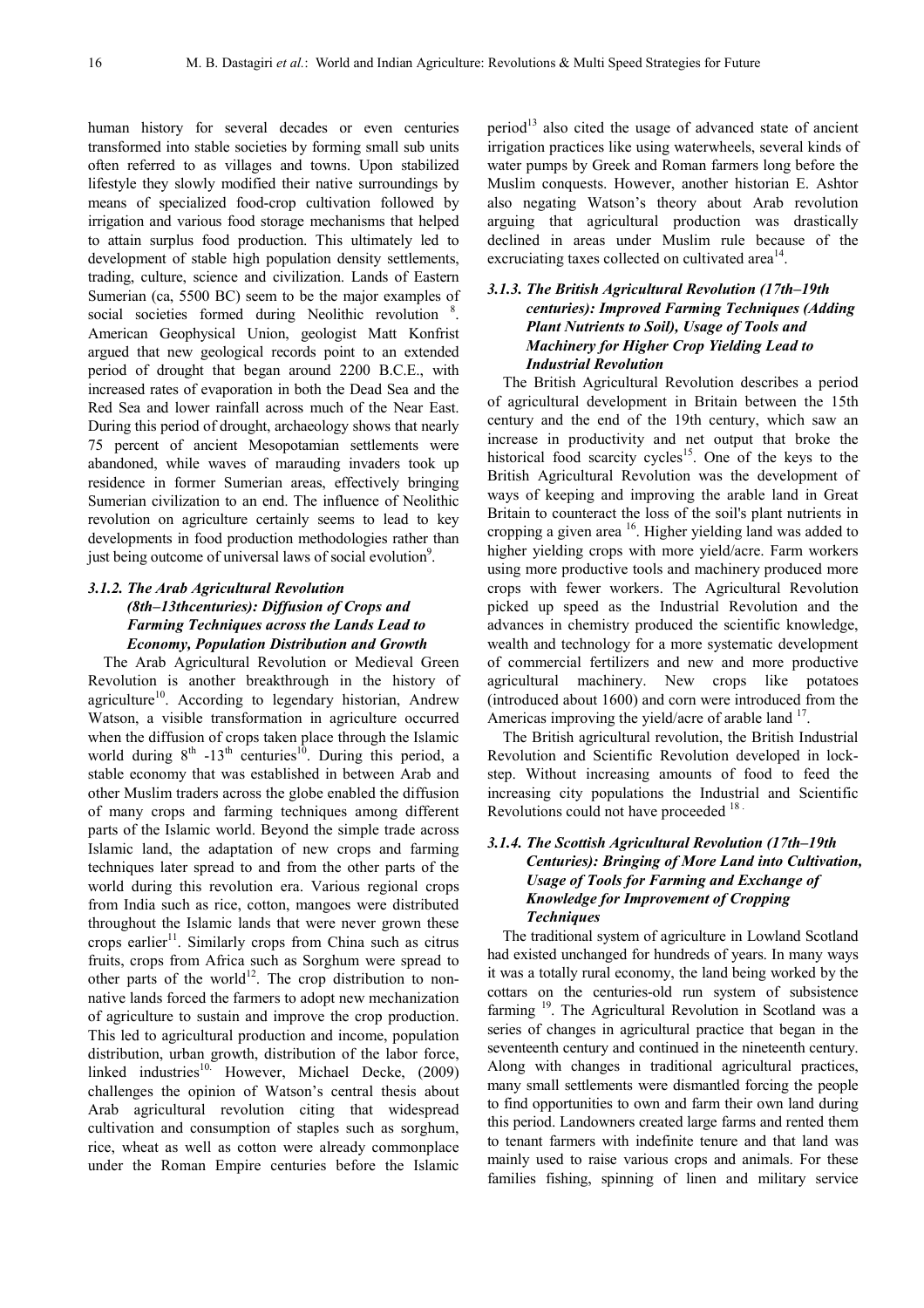became important sources of additional revenue that took dramatic change in their living conditions. Arable land spread at the expense of forests also taken place across the Scottish region. New tools such as the metal plough and seed drill meant that one man could do work that had formerly taken many men to do. Exchange of knowledge for improvement of cropping techniques was possible due to lots of migrations from and to Scotland. This revolutionary transformation brought one of the least modernized systems in the agricultural history till that time, into what was to become the most modern and productive system in Europe. During this period potatoes were grown widely for the first time throughout Scottish farm fields <sup>20</sup>.

# *3.1.5. Green Revolution (1940-1970): Research, Development, and Technology Transfer Initiatives Aided Enhanced Agricultural Productivity Worldwide*

Green Revolution refers to a series of research, development, and technology transfer initiatives, occurring between the 1940s and the late 1970s that increased agriculture production worldwide, particularly in the developing world beginning most markedly in the late 1960s. The initiatives, led by Norman Borlaug, the "Father of the Green Revolution" credited with saving over a billion people from starvation, involved the development of high-yielding varieties of cereal grains, expansion of irrigation infrastructure, modernization of management techniques, distribution of hybridized seeds, synthetic fertilizers, and pesticides to farmers  $2<sup>1</sup>$ .

The term "Green Revolution" was first used in 1968 by former United States Agency for International Development (USAID) director William Gaud, who noted the spread of the new technologies: According to William Gaud, "These and other developments in the field of agriculture contain the makings of a new revolution. It is not a violent Red Revolution like that of the Soviets, nor is it a White Revolution like that of the Shah of Iran. He called it the Green Revolution."

# **4. Major Agricultural Revolution in India & Past Achievements**

#### *4.1. Green Revolution*

Green revolution was a sort of miracle in Indian agriculture, which occurred with the introduction of high yielding varieties. Mexican dwarf varieties of wheat were tried on a selective basis in 1963-64. Paddy seeds of exotic varieties such as Taichung native-1 were introduced in 1965. The extensive cultivation of various high yielding varieties (HYV's), over a fairly large area, was taken up as a full-fledged program from Khari 1966 onwards which marked the beginning of the Green Revolution. The green revolution can be termed as most remarkable success stories after independence as it changed the life of about 70% population dependent on agriculture<sup>22</sup>. Nearly 5-time

increase in production of food grains (50 to 257 million tonnes) has resulted in a buffer stock of 55.49 million tonnes and export of more than 7.46 and 4.27 million tonnes of rice and wheat respectively in 2012. The 4-fold increase in oilseed production (8 to 30 million) rescued the country from huge import of edible oil. The production of fruits and vegetables has increased 3 times in last 50 years and we are the second largest producers in the world. Potato revolution is almost parallel to that of wheat and perhaps of higher magnitude than of rice.

*Table 1. List of major agricultural revolutions in India, major production impact and approximate time period.* 

| <b>Revolution</b>          | <b>Production</b>                                            | Period               |
|----------------------------|--------------------------------------------------------------|----------------------|
| Green Revolution           | Food grain (Cereals, Wheat<br>& Leguminous plant) production | 1966-67              |
| White Revolution           | Milk/Dairy production (In India -<br>Operation Flood)        | 1970-96              |
| <b>Blue Revolution</b>     | <b>Fish Production</b>                                       | 1973-2002            |
| <b>Brown Revolution</b>    | Leather/non-<br>conventional(India)/Cocoa<br>production      |                      |
| Pink Revolution            | Onion production/Pharmaceutical<br>(India)/Prawn production  | 1970's               |
| Round Revolution           | Potato Revolution                                            | 1965-2005            |
| <b>Yellow Revolution</b>   | Oil Seeds production                                         | 1986-90              |
| <b>Red Revolution</b>      | Meat & Tomato Production                                     | 1980's               |
| Golden Fiber<br>Revolution | Jute Production                                              | 1990's               |
| Golden Revolution          | Overall Horticulture<br>development/Honey Production         | 1991-2003            |
| Grey Revolution            | <b>Fertilizer Revolution</b>                                 | $1960$ 's-<br>1970's |
| Silver Fiber<br>Revolution | Cotton Revolution                                            | 2000's               |
| <b>Silver Revolution</b>   | Egg/Poultry Production                                       | 2000's               |
| Evergreen<br>Revolution    | Overall development of Agriculture                           |                      |

#### Impacts of Green Revolution:

A revolution of this magnitude was bound to create some problems of its own. Critics charged that the Green Revolution resulted in environmental degradation and increased income inequality, inequitable asset distribution, and worsened absolute poverty. Some of these criticisms are valid and have been or still need to be addressed  $23$ .

- Positive Impacts:
- Increased income:

The Green Revolution led to sizable increases in returns to land, and hence raised farmers' incomes. Moreover, with greater income to spend, new needs for farm inputs, and milling and marketing services, farm families led a general increase in demand for goods and services. This stimulated the rural nonfarm economy, which in turn grew and generated significant new income and employment of its own. Real per capita incomes almost doubled in Asia between 1970 and 1995, and poverty declined from nearly three out of every five Asians in 1975 to less than one in three by 1995.The absolute number of poor people fell from 1.15 billion in 1975 to 825 million in 1995 despite a 60 percent increase in population.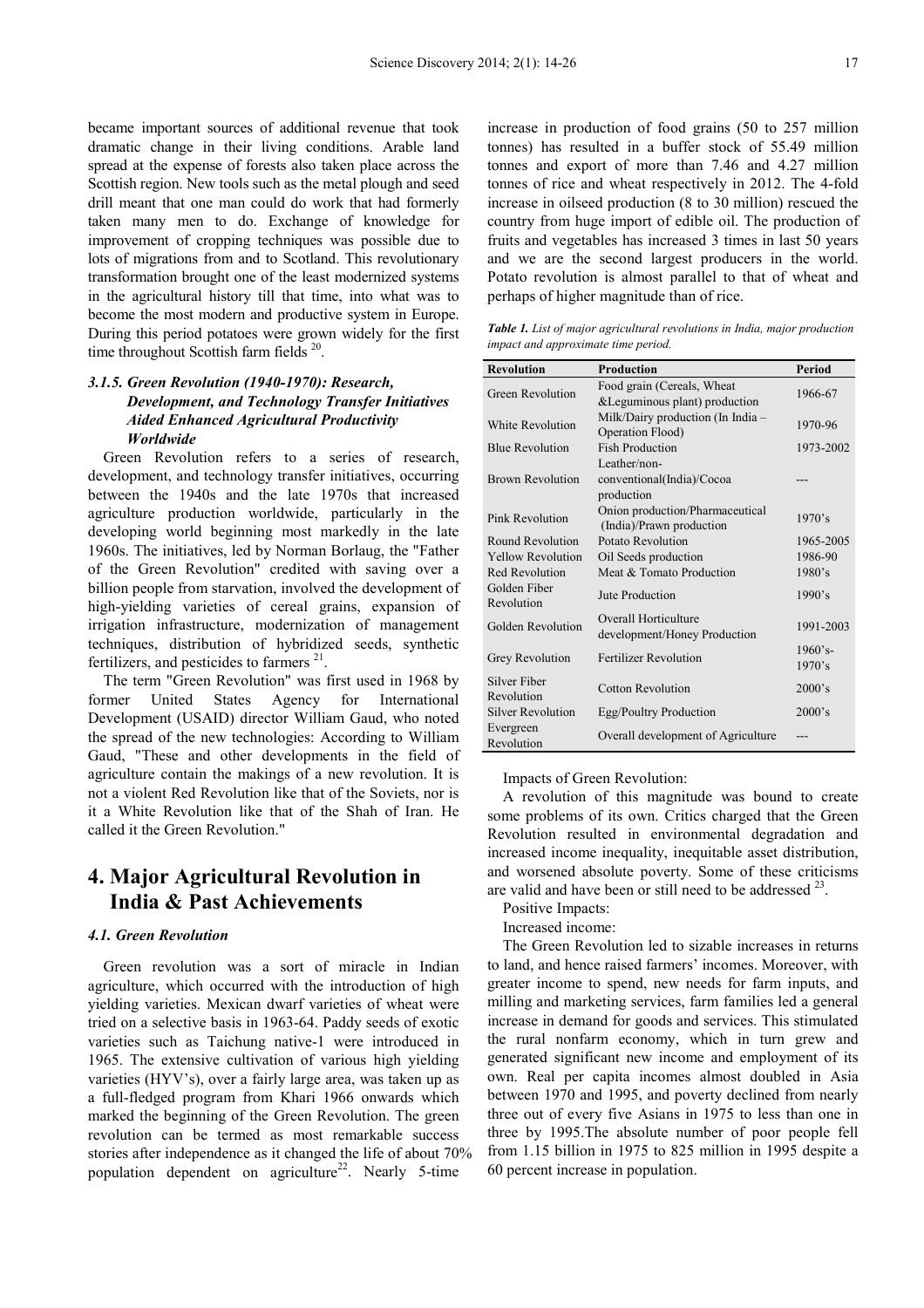In India, the percentage of the rural population living below the poverty line fluctuated between 50 and 65 percent before the mid-1960s but then declined steadily to about one-third of the rural population by 1993. Research studies show that much of this steady decline in poverty is attributable to agricultural growth and associated declines in food prices.

Better Nutrition:

The Green Revolution also contributed to better nutrition by raising incomes and reducing prices, which permitted people to consume more calories and a more diversified diet. Big increases occurred in per capita consumption of vegetable oils, fruits, vegetables, and livestock products in Asia.

Negative Impacts:

Critics charged that the Green Revolution resulted in environmental degradation and increased income inequality, inequitable asset distribution, and worsened absolute poverty. Some of these criticisms are valid and have been or still need to be addressed.

The Green Revolution in Asia stimulated a large body of empirical literature on how agricultural technological change affects poor farmers. Critics of the Green Revolution argued that owners of large farms were the main adopters of the new technologies because of their better access to irrigation water, fertilizers, seeds, and credit. Small farmers were either unaffected or harmed because the Green Revolution resulted in lower product prices, higher input prices, and efforts by landlords to increase rents or force tenants off the land. Critics also argued that the Green Revolution encouraged unnecessary mechanization, thereby pushing down rural wages and employment. Although a number of village and household studies conducted soon after the release of Green Revolution technologies lent some support to early critics, more recent evidence shows mixed outcomes. Small farmers did lag behind large farmers in adopting Green Revolution technologies, yet many of them eventually did so. Many of these small-farm adopters benefited from increased production, greater employment opportunities, and higher wages in the agricultural and nonfarm sectors.

Moreover, most small holders were able to keep their land and experienced significant increases in total production. In some cases, small farmers and landless laborers actually ended up gaining proportionally more income than larger farmers, resulting in a net improvement in the distribution of village income. Development practitioners now have a better understanding of the conditions under which the Green Revolution and similar yield-enhancing technologies are likely to have equitable benefits among farmers.

These conditions include:

- (1) a scale-neutral technology package that can be profitably adopted on farms of all sizes;
- (2) an equitable distribution of land with secure ownership or tenancy rights;
- (3) efficient input, credit, and product markets so that farms of all sizes have access to modern farm

inputs and information and are able to receive similar prices for their products; and

(4) Policies that do not discriminate against small farms and landless laborers (for instance, no subsidies on mechanization and no scale biases in agricultural research and extension).

These conditions are not easy to meet. Typically, governments must make a concerted effort to ensure that small farmers have fair access to land, knowledge, and modern inputs.

Another shortcoming of the Green Revolution was that it spread only in irrigated and high-potential rainfed areas, and many villages or regions without access to sufficient water were left out. Although evidence suggests that even in these cases villagers obtained important indirect benefits through increased employment and migration opportunities and cheaper food, the benefits were rarely sufficient to prevent further widening of income gaps. In India, for example, poverty in many low-potential rain fed areas has improved little even while irrigated and high-potential rain fed areas have progressed.

Regional inequalities have worsened in China as well. The Green Revolution has also been widely criticized for causing environmental damage. Excessive and inappropriate use of fertilizers and pesticides has polluted waterways, poisoned agricultural workers, and killed beneficial insects and other wildlife. Irrigation practices have led to salt build-up and eventual abandonment of some of the best farming lands. Groundwater levels are retreating in areas where more water is being pumped for irrigation than can be replenished by the rains. And heavy dependence on a few major cereal varieties has led to loss of biodiversity on farms. Some of these outcomes were inevitable as millions of largely illiterate farmers began to use modern inputs for the first time, but inadequate extension and training, an absence of effective regulation of water quality, and input pricing and subsidy policies that made modern inputs too cheap and encouraged excessive use also created negative environmental impacts. These problems are slowly being rectified without yield loss, and sometimes with yield increases, thanks to policy reforms and improved technologies and management practices, such as pest-resistant varieties, biological pest control, precision farming, and crop diversification.

Often ignored, however, is the positive impact of higher yields in saving huge areas of forest and other environmentally fragile lands that would otherwise have been needed for farming. In Asia cereal production doubled between 1970 and 1975, yet the total land area cultivated with cereals increased by only 4 percent 23.

First GR: Diffusion and Impact of Crop Genetic Improvements

Positive impacts on poverty reduction and lower food prices were driven in large part by crop germplasm improvements in renowned CGIAR centers that were then transferred to national agricultural programs for adaptation and dissemination. The productivity gains from crop germplasm improvement alone are estimated to have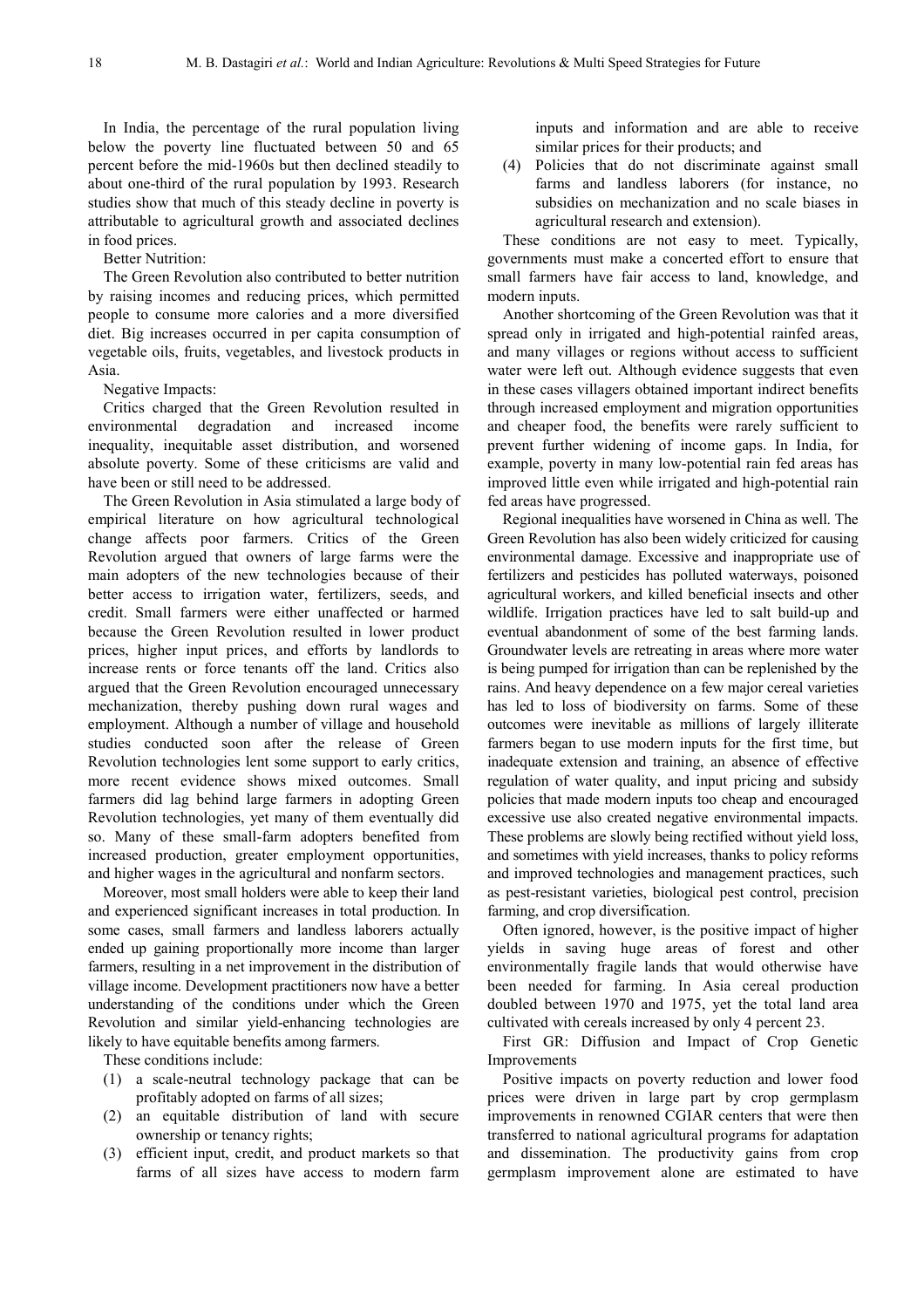averaged 1.0% per annum for wheat (across all regions), 0.8% for rice, 0.7% for maize, and 0.5% and 0.6% for sorghum and millets, respectively  $24, 25$ .

Impact on Productivity and Food Prices:

Widespread adoption of GR technologies led to a significant shift in the food supply function, contributing to a fall in real food prices. Between 1960 and 1990, food supply in developing countries increased 12–13%. Estimates suggest that, without the CGIAR and national program crop germplasm improvement efforts, food production in developing countries would have been almost 20% lower 24, 25.

Nutrition: Calorie Availability Increases but Micronutrient intake is Still Lagging.

Nutritional gains of the GR have been uneven; although overall calorie consumption increased, dietary diversity decreased for many poor people, and micronutrient malnutrition persisted. In some cases, traditional crops that were important sources of critical micronutrients (such as iron, vitamin A, and zinc) were displaced in favor of the higher-value staple crops26

Impact on environment:

Unintended consequences in water use, soil degradation, and chemical runoff have had serious environmental impacts beyond the areas cultivated 59, 60. The slowdown in yield growth that has been observed since the mid-1980s can be attributed, in part, to the above degradation of the agricultural re-source base. These environmental costs are widely recognized as a potential threat to the long-term sustainability and replication of the GR's success 59, 60.

#### *4.2. Ever Green Revolution*

Renowned as Father of Ever Green revolution in India, Swaminathan emphasized the need to improve productivity in perpetuity without associated ecological and/or social harm  $29$ .

Exploitive agriculture offers great dangers if carried out with only an immediate profit or production motive. The emerging exploitive farming community in India should become aware of this. Intensive cultivation of land without conservation of soil fertility and soil structure would lead, ultimately, to the springing up of deserts. Irrigation without arrangements for drainage would result in soils getting alkaline or saline. Indiscriminate use of pesticides, fungicides and herbicides could cause adverse changes in biological balance as well as lead to an increase in the incidence of cancer and other diseases, through the toxic residues present in the grains or other edible parts. Unscientific tapping of underground water will lead to the rapid exhaustion of this wonderful capital resource left to us through ages of natural farming. The rapid replacement of numerous locally adapted varieties with one or two high-yielding strains in large contiguous areas would result in the spread of serious diseases capable of wiping out entire crops, as happened prior to the Irish potato famine of 1854 and the Bengal rice famine in 1942. Therefore the initiation of exploitive agriculture without a proper

understanding of the various con-sequences of every one of the changes introduced into traditional agriculture, and without first building up a proper scientific and training base to sustain it, may only lead us, in the long run, into an era of agricultural disaster rather than one of agricultural prosperity<sup>29</sup>.

#### *4.3. White Revolution*

The story of white revolution in India is basically the success story of dairy cooperative movement in the country and the Operation Flood Program launched by government of India with international cooperation. The white revolution is intended to be at one and the same time parallel, complementary, supplementary and corrective to the green revolution. 'White' has increased livestock production while the 'green' enhanced crops output. But both have of helped in terms of nutritive gains the green revolution provided calories, while the white revolution provided protein.

In addition to these productive gains, the skewed distribution of returns from the green revolution was set right to some extent by its white successor. Small and marginal farmers whose holdings were not suited to green revolution technology could be inducted into the alternative productive process of dairying, which does not require a large land base. Furthermore, agricultural labourers who are displaced from employment by mechanization could be provided compensatory employment and income from dairying.

The record milk production of about 112.5 million tonnes in 2009-10 has made India the highest milk producer in the world. We have emerged as the major exporter of animal vaccines and various animal-based raw materials of industrial importance. Our poultry industry is growing at the rate of 8-10% for eggs and 15-20% for broiler owing to improved breed and modern management<sup>29, 30</sup>.

#### *4.4. Yellow Revolution*

The dramatic transformation of the Indian oilseeds production scenario from a "net importer" status in the Eighties to a near self-sufficient" status during the early Nineties has been popularly termed as the "Yellow Revolution". From a mere 11 million tonnes during 1986-87, the country succeeded an all – time record oilseeds production of 32 million tonnes during 2010-11, just in the span of a decade. The main contributors to such a significant transformation are; the oil seeds production technology, expansion in area under oilseed, price and market intervention support policy and the institutional support, particularly the formation of the Technology Mission on Oilseeds in 1986, among others. Though, pulses and oilseeds production did not witness significant growth till 1980-81, the latter experienced spectacular increase in area, yield and production, whereas the pulses remained stagnant.

#### *4.5. Blue Revolution*

India is the second largest fish producer in the world with a share of 5.43 per cent of the total fish produced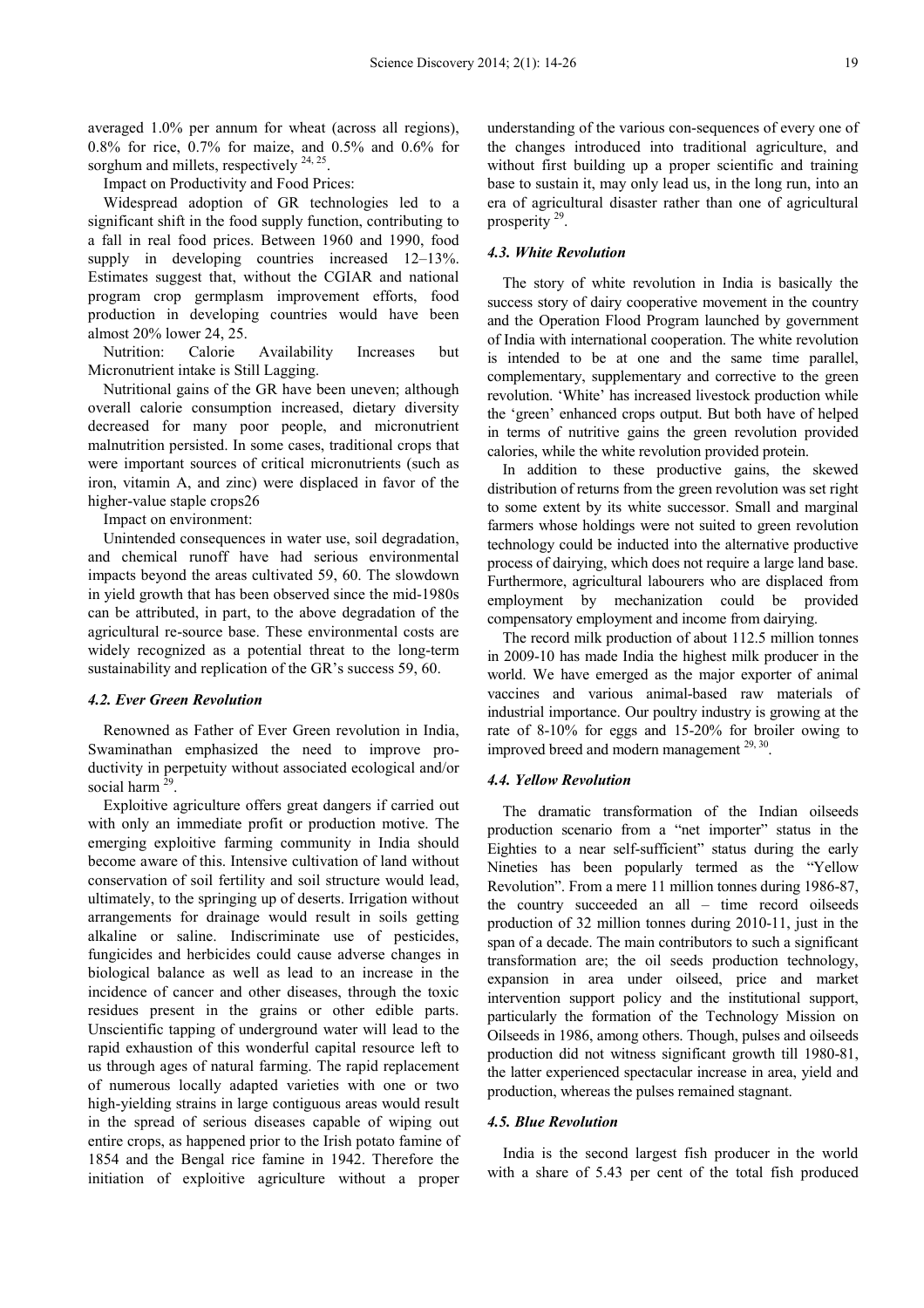world wide, preceded only by china as per FAO statistics 2009. Indian freshwater aquaculture has grown rapidly during the last two decades, now contributes a third to the total fish production of 7.91 million tonnes. Further, the share of the inland sector in total fish production has risen from 29 percent in 1950-51 to over 61 percent in 2010-11. Aquaculture production increased from about 5.1 lakh tonnes in 1984 to 4.3 million tonnes during 2011-12. Fresh water aquaculture sector has potentials for both horizontal expansion of area and for vertical increase in productivity from the national average of 2 tonnes/ha/year to 3-5 tonnes ha/year in the years to come. Scope for its diversification, compatibility with other farming systems, availability of a host of plenty culture systems and flexibility with regard to input levels and scales of investment show the prospects and potentials of freshwater aquaculture. Fisheries played an important role in boosting the economy of the country. It helped in augmenting food supply, generating employment, raising nutritional level and earning foreign exchange. Fish production has increased at an average annual growth rate of 2.91 per cent during  $2010-11^{-3}$ . Considering the developments already made and the possibilities, it may be said that fresh water aquaculture in the country is on the threshold of a blue revolution  $30$ .

# **5. Results and Discussions**

### *5.1. Growth Rates of area, Production and Productivity of Major Crops*

India's crop production trend during 1950-51 to 2010-11 can be divided into three distinct phases. These are

I. Pre green revolution period - 1950-51 to 1964-65

II. Green revolution period - 1967-68 to 1980-81

III. Post green revolution period - 1981-82 to 2011-12

In the following sections achievements of crop sectors and major crops are discussed during these phases.

#### *5.2. Crop sectors Performance*

The growth rates experienced by broad crop groups in different phages are shown in Table 1.

#### *5.2.1. Cereals Crops*

During the whole period from 1967-68 to 2011-12, the annual compound growth rate of cereals were -0.01 percent, 2.39 per cent and 2.15 per cent respectively. The same variables during the period of green revolution were recorded as 0.38 per cent, 2.46 per cent and 1.47 per cent and in post green revolution were -0.08 per cent, 2.09 per cent and 2.00 per cent respectively. The decline in the growth rate in area of cereals during the overall period and post green revolution periods were found to be negative rate due to shift in cropping pattern to the high valuable crops. However, in the period of green revolution the area under cereals crops were found to be high due to the adoption high yielding varieties and huge subsidies from the government etc. motivated the diversion of crops into cereal crops and further, yield and production growth rate in all the periods were increasing due to technological transformation i.e. application chemical fertilizers, HYV's etc.

#### *5.2.2. Pulses Crops*

The growth rate in area, production, yield of pulses increased at the rate of 0.06%, 0.80%, and 0.74% respectively during 1967-68 to 2011-12. The same variables growth rates were increased at the rates of 0.42%, -0.53%, -0.95% in green revolution period and 0.02% 0.82%, 0.80% in post green revolution period. Though the area under pulses elevated at the rate of 0.42% in green revolution period, the production and yield growth rates were negative depicts no technological breakthroughs happening in this period. Contrastingly, though the area was increased at marginal rate (0.02%) in post green revolution period, the production and yield growth rates were increased at the rate of 0.82% and 0.80% respectively.

#### *5.2.3. Food Grains Crops*

The area, production and yield growth rates under food grains were at the rate of -0.04%, 2.22%, and 2.26% during 1967-68 to 2011-12. The same variables growth rates were raised at the rate of 0.39%, 2.27%, 1.87% and –0.14%, 1.89%, 2.03% in green and post green revolution periods respectively. The higher growth rates of production and yield during green revolution period was due to higher per hectare yield and more area under cultivation. The declined area at the rate of –0.14% under food grains during post green revolution period was due to shift in area from food grains to non-food grains.

#### *5.2.4. Oilseeds Crops*

Oil seeds area, production and yield growth rates were increased at the rate of 1.46%, 3.39%, and 1.90% respectively during 1967-68 to 2011-12. The growth rates of the same variables were elevated at the rate of 1.12%, 1.16%, 0.53% and 1.22%, 3.20%, 1.96% in green revolution and post green revolution periods respectively. All the variables growth rates of green revolution period were too lower than post green revolution period implies up to 1980's there was no technological break through in oilseeds production. But magnificent higher growth rates of area, production and yield were attained in post green revolution period witnessing yellow revolution in oil seed production.

#### *5.2.5. Fibers Crops*

The area, production, yields growth rates under fibers were raised at the rate of 0.52%, 2.69%, and 2.11% during 1967-68 to 2011-12. The corresponding variables trend rates were increased at the rate of 0.26, 2.53%, 1.20%, and 1.00%, 3.25%, 2.16% in green revolution and post green revolution periods respectively. All the variables growth rates in post green revolution period were more than green revolution period due to more area under cultivation and more productivity. The more area was allocated under fibers during post green revolution period because of high demand for exports and more foreign exchange earning.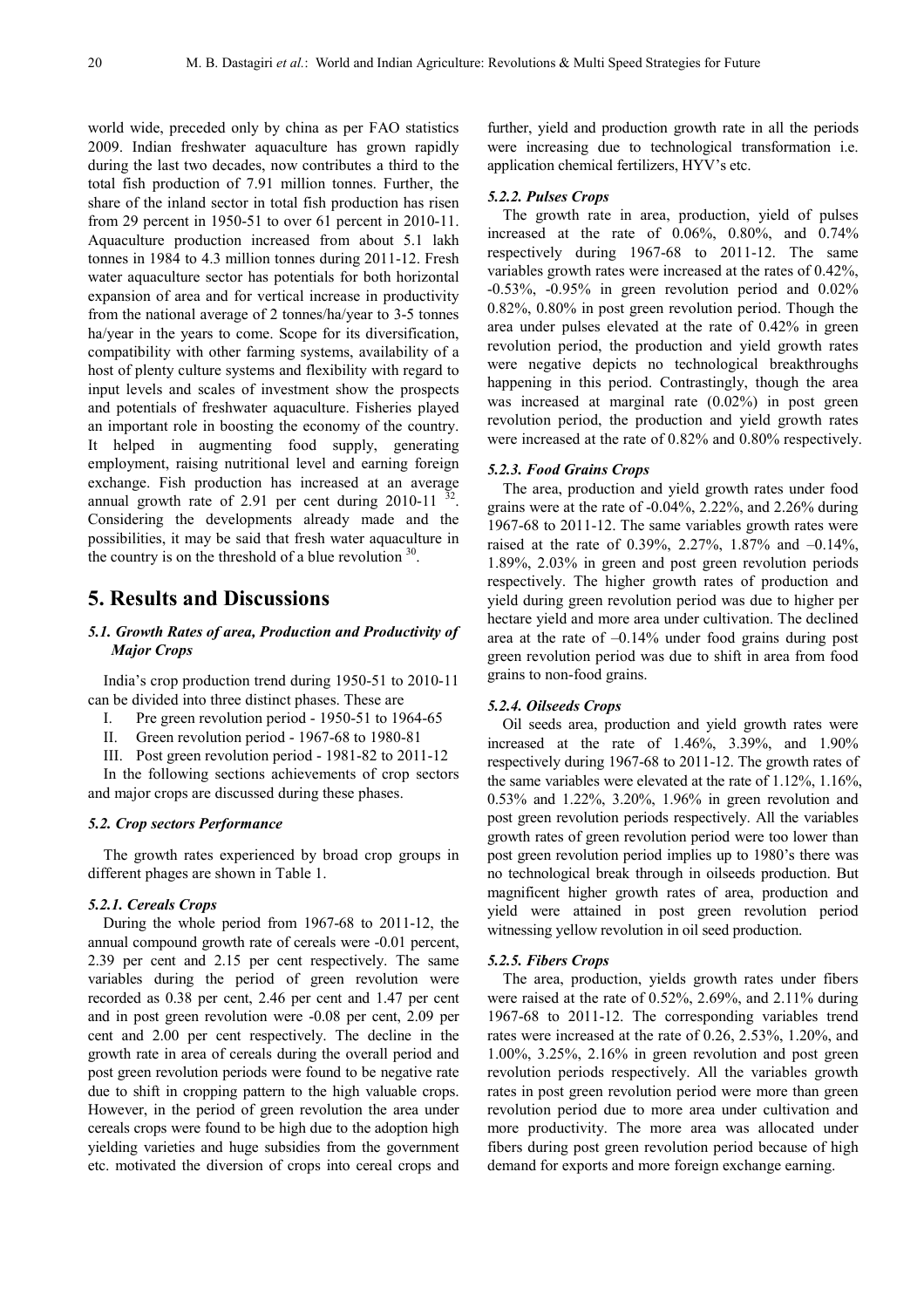#### *5.2.6. Non – Food Grains Crops*

The area, production, yield annual compound growth rates under non-food grains for the period 1967-68 to 2011-12 were increased at the rate of 1.17%, 3.00%, 2.01% respectively. The same variables growth rates were increased at the rate of  $0.81\%$ ,  $2.18\%$ ,  $0.88\%$  in green revolution period and 1.15%, 3.21%, 2.07% in post green revolution period. All the variables growth rates in post green revolution period were more than green revolution period due to increased more area under cultivation and more per hectare yields. This implies that non-food grains were gained much importance during post green revolution period. The doubled in area growth rate in post green revolution period was due to shift in area from food grains to non-food grains.

#### *5.2.7. All Crops*

During 1967-68 to 2011-12, the area, production, yield growth rates under all crops were increased at the rate of 0.20%, 2.37%, and 2.17%. The corresponding trend parameters growth rates were elevated at the rate of 0.46%, 2.25%, 1.48% and 0.12%, 2.14%, 2.05% in green and post green revolution periods respectively. The production and productivity were increased at increasing rate in post green revolution period witnessing operation of Law of increasing production. This was due to more technological advancement in this period.

| <b>Crops</b>    | 1967-68-67 to 2011-12 |            |       | 1967-68 to 1980-81 |            |         | 1981-82 to 2011-12 |                   |       |
|-----------------|-----------------------|------------|-------|--------------------|------------|---------|--------------------|-------------------|-------|
|                 | Area                  | Production | Yield | Area               | Production | Yield   | Area               | <b>Production</b> | Yield |
| Cereals         | $-0.01$               | 2.39       | 2.15  | 0.38               | 2.46       | 1.47    | $-0.08$            | 2.09              | 2.00  |
| Pulses          | 0.06                  | 0.80       | 0.74  | 0.42               | $-0.53$    | $-0.95$ | 0.02               | 0.82              | 0.80  |
| Food grains     | $-0.04$               | 2.22       | 2.26  | 0.39               | 2.27       | 1.87    | $-0.14$            | 1.89              | 2.03  |
| Oilseeds        | 1.46                  | 3.39       | L.90  | 1.12               | 1.66       | 0.53    | 1.22               | 3.20              | 1.96  |
| Fibers          | 0.52                  | 2.69       | 2.11  | 0.26               | 2.53       | 1.20    | 1.00               | 3.25              | 2.16  |
| Non-food grains | 1.17                  | 3.00       | 2.01  | 0.81               | 2.18       | 0.88    | 1.15               | 3.21              | 2.07  |
| All crops       | 0.20                  | 2.37       | 2.17  | 0.46               | 2.25       | 1.48    | 0.12               | 2.14              | 2.05  |

*Table 2. All – India compound growth rates of area, production and yield of crop sectors (% Per annum).*

*Source: Agricultural Statistics at Glance, 2012* 

#### *5.3. Fisheries Sector*

The growth of fishery sector has been faster in the food sector. The production of fish has increased at a cumulative growth rate of 4.2% per annum since 1950-51. The share of fisheries in GDP from agriculture has almost doubled from 1.96% in 1980-81 to 4.39% in 2010-11<sup>33</sup>. This sector has become one of the fast-growing areas of economic activity with in the agriculture sector.

*Table 3. Decade-wise trends of fish production (in million tones)* 

| Year          | <b>Marine</b> | Inland | Total |
|---------------|---------------|--------|-------|
| 1960-61       | 0.88          | 0.28   | 1.16  |
| 1970-71       | 1.08          | 0.67   | 1.75  |
| 1880-81       | 1.55          | 0.88   | 2.44  |
| 1990-91       | 2.30          | 1.53   | 3.83  |
| 2000-01       | 2.81          | 2.84   | 5.65  |
| $2010-11$ (P) | 3.22          | 5.19   | 8.42  |

Source: Department of Animal Husbandry Dairying & Fisheries.



The decade-wise trend of total fish production shown in table 2 reveals that over the decades the fish production was drastically increased from 1.16 million ton to 8.42 million ton during the period from first decade (1960-61)

to sixth decade (2010-11). Up to 1990-91, the marine fish production was having more share than inland fish production in the total fish production. Subsequently, from 2000-01 onwards, the inland fish production was overtaken the marine fish production in the total fish production (as shown in Figure 1). However, the marine fish production had also shown increased trend in production from 0.88 million ton to 3.22 million ton over the same decades. It is obvious from the table that the fish production growth rate was not steady. So there is need to improve cultural, research and management practices of fish production.

#### *5.4. Livestock Sector*

In India livestock plays a vital role in rural economy as integrator of soil, crop, and animal production system. Livestock is linked with about 70 million households, majority being landless or marginal farmers. Livestock sector is characterized by large number of animals (529.70 million animals, 648.88 million birds), low productivity and low input system, but the annual growth of 6.23% per cent is almost double to that of agriculture. Cattle (199 million), Buffalo (105 million), Sheep (71 million), goat (140 million), Camel (0.52 million), and pig (11 million) are grown in a small holding integrated production system with gains more equally distributed and providing sustainability to agricultural sector. The contribution of Animal husbandry was 15.5% to the total GDP in 1950-51 and the currently, the contribution of livestock's according to estimates of the Central Statistics Office (CSO), reported as, the value of output from livestock and fisheries sector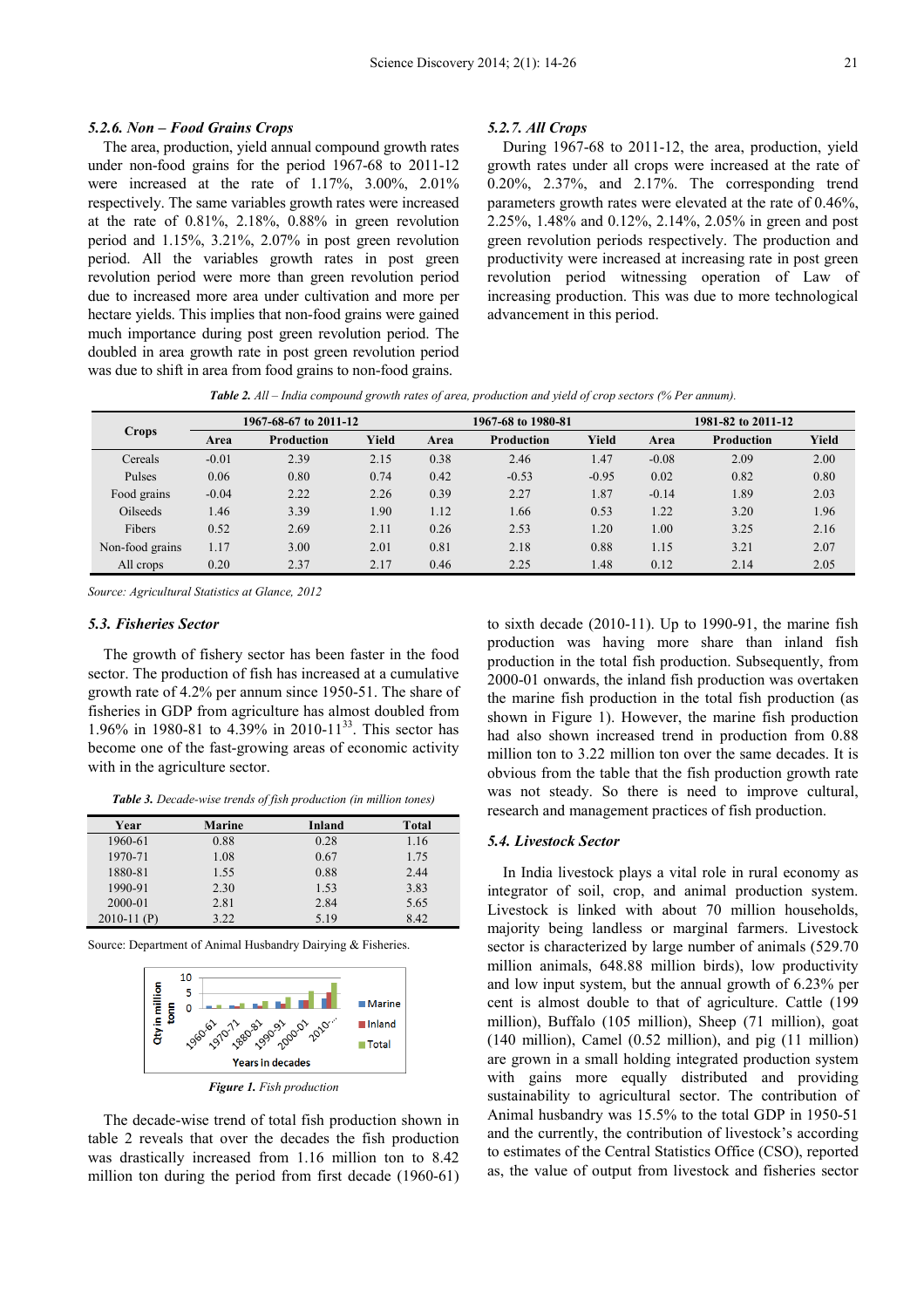.

together at current prices was about 4,61,434 crore during 2010-11 ( 3,88,370 for livestock sector and 73,064 crore for fisheries) which is about 28.4% of the value of output of 16,23,968 crore from total agricultural and allied sector. Since, Independence the country succeeded the highest growth in this sector resulted three revolutions namely; white (milk), feather (poultry) and red (meat) revolutions  $3$ 

The decade wise compound annual growth rate of major livestock products in India have been presented in the table 3, indicates that impressive growth performance in the milk and egg production over the decades; i.e. in case of Milk, 1.64 per cent to 4.22 per cent during the decade 1960-73 to 2001-10 and similarly, the egg production were recorded positive growth rate in all the decades from 4.63 per cent to 5.67 per cent respectively for the same periods. However, high pickup in growth rate were observed from 1970's onwards due to the enormous support from the government through the introduction of operation flood programs and development of dairy industries and increasing demand from continuous increasing population and health conscious awareness etc. While in case of wool production reported better positive growth rate from 0.32 per cent to 1.62 per cent during the decades from 1950-61 to 2000-0, after it turned as negative growth rate in production as -1.18 per cent during the period of 2000-10. This could be due to lack of technology available and also low market demand.

| Years              | Milk | Eggs | Wool    |
|--------------------|------|------|---------|
| 1950-51 to 1960-61 | 1.64 | 4.63 | 0.38    |
| 1960-61 to 1973-74 | 1.15 | 7.91 | 0.34    |
| 1973-74 to 1980-81 | 4.51 | 3.79 | 0.77    |
| 1980-81 to 1990-91 | 5.48 | 7.69 | 2.32    |
| 1990-91 to 2000-01 | 4.11 | 5.67 | 1.62    |
| 2000-01 to 2010-11 | 4.22 | 5.58 | $-1.18$ |

Source: Department of Animal Husbandry Dairying & Fisheries.

#### *5.5. Principal Crops Performance*

The important principal crops of each crop sectors growth rates performance are studied. These are the major contributing crops in terms of area, production and productivity to respective crops sectors. The all India compound growth rates of area, production and productivity of these crops under different periods are shown in Table 4.The future promising yield of crops sectors mainly depend on these crops. The strategies and future options are suggested for each crop to increase further yields.

#### *5.5.1. Paddy Crops*

The area, production and productivity under paddy rose at a rate of 0.61%, 2.52% and 1.90% per annum respectively during 1950-51 to 2011-12. The growth in area under paddy was 1.45%, 0.75%, and 0.29% during three periods indicating increasing but at decreasing rate. Among the different periods the production growth rates were 4.35%, 2.18% and 2.01% respectively. During all three periods production growth rate was also increasing at decreasing rate due to the decreasing growth rate in area allocation of paddy production. However, productivity growth rates among different periods were 2.86%, 1.42% and 1.71% respectively and the positive growth rate in paddy yield is may be attributed usage of more fertilizer and irrigation and HYV's.

#### *5.5.2. Wheat Crops*

The annual compound growth rate of wheat was 1.77% in area, 4.62% in production and 2.80 % of productivity during 1950-51 to 2012-13. But, the area allocation under different periods was 2.70%, 2.95%, 0.80%. The production growth rates under different periods were 4.27%, 5.48%, 2.52%. The remarkable growth rate of 5.48% during green revolution period witnessing green revolution occurred in wheat crop. The per hectare yield compound growth rates among different periods were 1.53%, 2.45%, 1.71% shows that in all these periods the wheat productivity has been increasing.

#### *5.5.3. Maize Crops*

During 1950-51 to 2011-12, the annual compound growth rates of area, production and productivity were raised at the rate of 1.20%, 3.15%, and 1.93% respectively. Over the different periods the area under maize was increased at the rate of 2.68%, 0.21%, and 1.41%. The less increase in area at the rate of 0.21%, 1.41% during green revolution and post green revolution period indicates that the area augmentation under maize cultivation is neglecting. The production growth rates were raised at the rate of 6.40%, 0.40%, and 3.85%. Where as productivity increased at the rate of 3.62% and 2.41% during pre and post green revolution periods.

#### *5.5.4. Soybean Crops*

Soybean is one of the important pulse crops is contributing much to pulse sector. The area, production, and productivity under soybean were increased at the rate of 38.95%, 49.76% and 6.11% during green revolution period respectively. These growth rates indicate that the importance of this crop gained momentum in this period. The quantum jump in area allocation is due to the urgency to bridge the need of pulse demand. The same variables growth rates were raised at the rate of 9.61%, 11.59% and 1.79% during post green revolution period respectively. The 9.41% growth in area allocation during post green revolution period implies continuously this crop gaining importance because of its nutrition and industrial importance.

#### *5.5.5. Groundnut Crops*

Groundnut area, production and productivity were elevated at annual compound growth rates of 0.20%, 1.11%, and 0.91% during 1950-51 to 2011-12. Among different periods the production growth rates were 4.36%, 0.64%, 0.09%. The area under allocation of groundnut cultivation showing dwindling picture as their growth rates indicates 3.84%, -0.30%, and -1.02% during different periods. Therefore, it indicates that, during green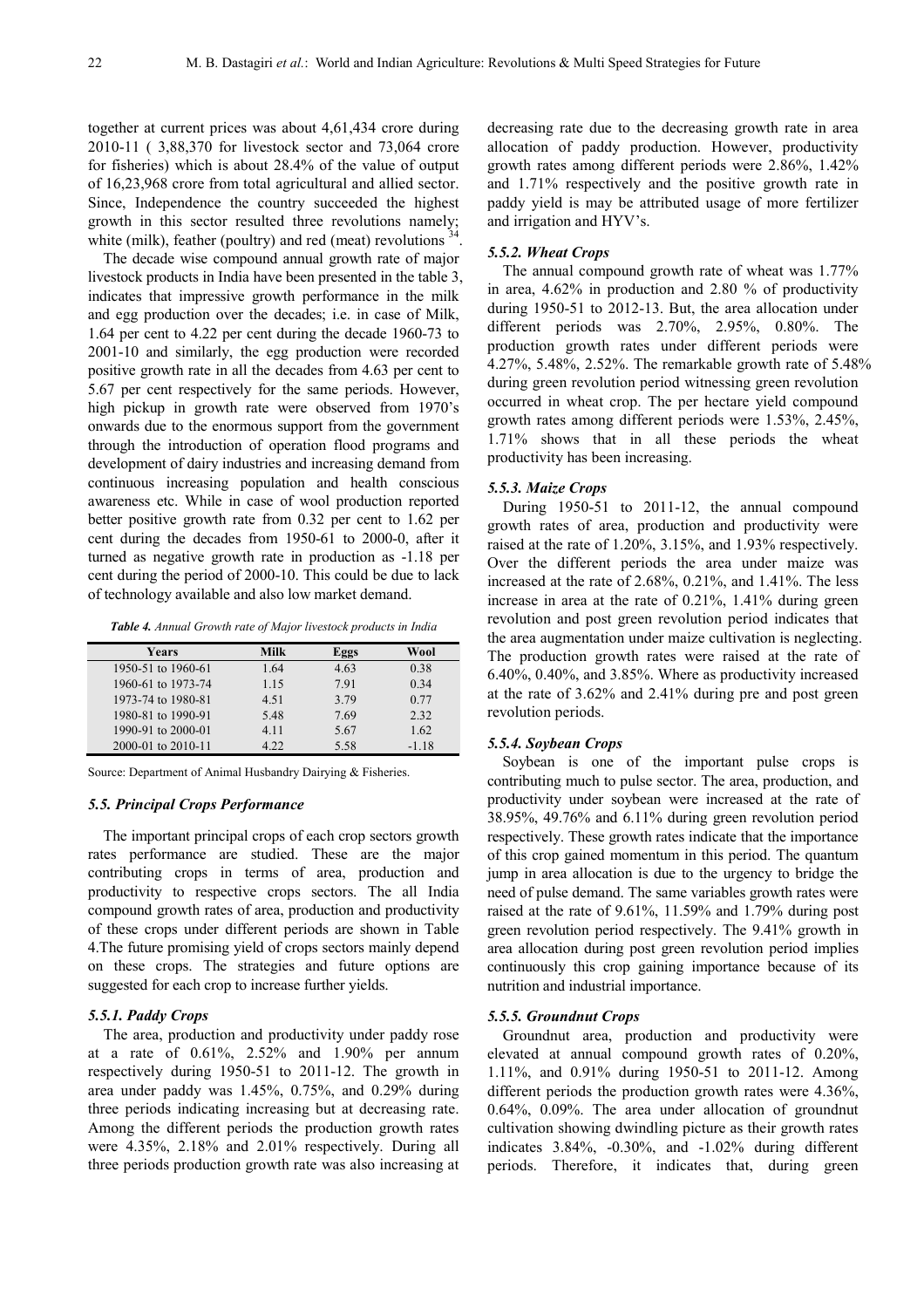revolution (and post green revolution periods the area under groundnut cultivation was totally neglected. However, for the same periods per hectare yields are increasing at increasing rate (0.31%, 0.96% and 1.96%).

#### *5.5.6. Cotton Crops*

During 1950-51 to 2011-12, the area, production and productivity under cotton increased at the rate of 0.43%, 2.94%, and 2.51% per annum. During different periods the area increased at the rate of 1.85%, 0.08%, 1.19% per annum indicates diminishing area allocation. The production of cotton during different periods is quiet impressive and growth rates were observed at the rate of 4.28%, 2.62%, and 4.55% per annum. The productivity of cotton under different periods was 2.38%, 2.54% and 3.32% indicates productivity is increasing at increasing rate.

#### *5.5.7. Jute Crops*

The area, production and productivity were increased under jute cultivation at annual compound growth rates of 0.03%, 1.52%, and 1.49% respectively during 1950-51 to 2011-12. During different periods the area rose at the rate of 4.84%, 1.53%, -0.62% indicates drastic declining trend in land allocation under jute. Correspondingly, the production growth rates also showing declining trends (5.45%, 2.59%, and 1.33%) during different periods. Contrastingly, the productivity growth rates showing

increasing trend for the same periods (0.59%, 0.04% and 1.96%).

#### *5.5.8. Tobacco Crops*

The trends in area, production and productivity under tobacco observed at the rate of 0.01%, 1.49%, and 1.47% per annum during 1950-51 to 2011-12. Over the periods, the area increased 1.75% during pre green revolution period and negative growth of –0.08% and –0.35% during green revolution and post green revolution period. This may be on account of Government policy restriction on allocation of area under tobacco. The production growth rates during different periods were 3.07%, 2.19% and 0.61% indicates declining trend. The productivity growth rates during different periods were 1.32%, 2.30%, and 0.92%.

#### *5.5.9. Sugarcane Crops*

The area, production and productivity under sugarcane increased at annual compound growth rate of 1.69%, 3.04%, and 1.33% respectively during 1950-51 to 2011-12. Under different periods the area growth rates were 3.19%, 1.65% and 1.61% respectively. The production is increased under different periods at the rate of 6.36%, 2.64%, 2.19% per annum indicates impressive accomplishment. The productivity of sugarcane during three periods increased shown dwindling picture.

*Table 5. All India compound growth rates of Area, Production & yield of principal Crops (% Per annum).* 

| <b>Particulars</b>          |            | Paddy | Wheat | <b>Maize</b> | Sova bean | Groundnut | <b>Cotton</b> | Jute    | <b>Tobacco</b> | Sugarcane |
|-----------------------------|------------|-------|-------|--------------|-----------|-----------|---------------|---------|----------------|-----------|
| 1950-51 to<br>2011-12       | Area       | 0.61  | 1.77  | 1.20         |           | 0.20      | 0.43          | 0.03    | 0.01           | 1.69      |
|                             | Production | 2.52  | 4.62  | 3.15         | ۰         | 1.11      | 2.94          | 1.52    | 1.49           | 3.04      |
|                             | Yield      | 1.90  | 2.80  | 1.93         | $\sim$    | 0.91      | 2.51          | 1.49    | 1.47           | 1.33      |
| Pre green                   | Area       | 1.45  | 2.70  | 2.68         | ۰         | 3.84      | 1.85          | 4.84    | 1.75           | 3.19      |
| revolution<br>period: 1950- | Production | 4.35  | 4.27  | 6.40         | -         | 4.36      | 4.28          | 5.45    | 3.07           | 6.36      |
| 51 to 1964-65               | Yield      | 2.86  | 1.53  | 3.62         | ۰.        | 0.50      | 2.38          | 0.59    | 1.32           | 3.07      |
| Green                       | Area       | 0.75  | 2.95  | 0.21         | 38.95     | $-0.30$   | 0.08          | 1.53    | $-0.08$        | 1.65      |
| revolution<br>period 1967-  | Production | 2.18  | 5.48  | 0.40         | 49.76     | 0.64      | 2.62          | 2.59    | 2.19           | 2.64      |
| 68 to 1980-81               | Yield      | 1.42  | 2.45  | 0.19         | 6.11      | 0.95      | 2.54          | 1.04    | 2.30           | 0.98      |
| Post green                  | Area       | 0.29  | 0.80  | 1.41         | 9.61      | $-1.02$   | 1.19          | $-0.62$ | $-0.35$        | 1.61      |
| revolution<br>period: 1980- | Production | 2.01  | 2.52  | 3.85         | 11.59     | 0.09      | 4.55          | 1.33    | 0.61           | 2.19      |
| 81 to 2011-12               | Yield      | 1.71  | 1.71  | 2.41         | 1.79      | 1.12      | 3.32          | 1.96    | 0.92           | 0.57      |

Source: Agricultural statistics at a glance 2012.

### *5.6. Options for Future*

Based on past performance of various subsectors and crops some options for future can be discussed. The future additional or promising yields would possible by allocating more area to the crops, which have comparative yield advantage, and improving their productivity through advanced technologies.

The area under cereals during post green revolution period was declined and their productivity almost stagnated. The future promising yields in cereals would be possible through breaking the stagnated yield productivity and reallocating more area to crops, which have comparative

yield advantage among cereal crops. Research must concentrate on 'orphan crops' like coarse cereals, maize, power and bare to explore the untapped potential yields <sup>35</sup>.

Among all crop sectors, pulses had been yielding the poorest yields. The negative growth rates of production and yield during green and post green revolution period were because of lack of technological breakthroughs happened in pulse production. The enormous untapped yields in future would be explored through tailoring of productive early maturing plant types of all pulses for inter cropping with wide space planted crops for different agro-climatic regions. Insulation of all pulses with a high level of resistance to major limiting pests (Halitosis and Spodoptera)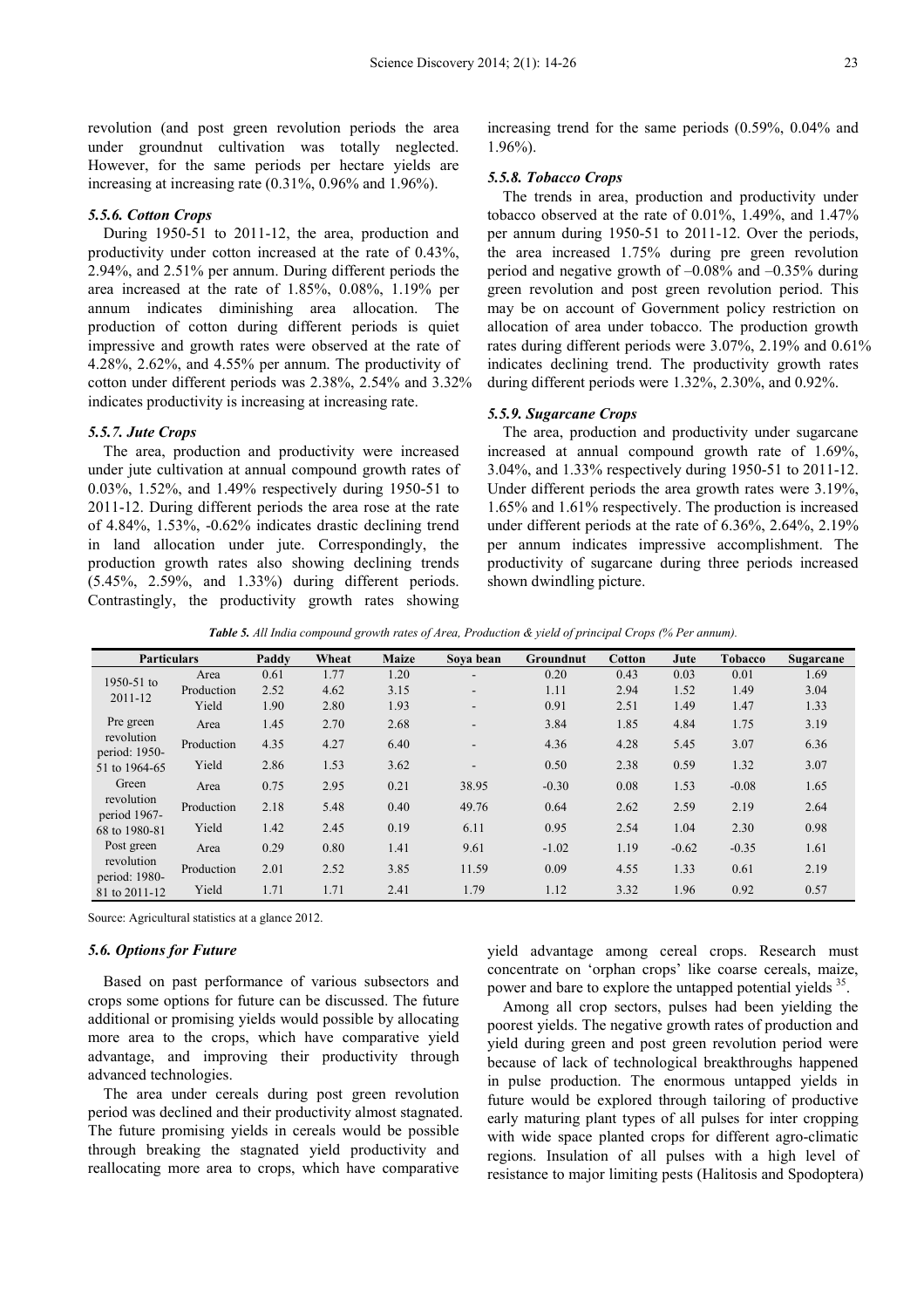by resorting to innovative genetic engineering is another option.

The area under food grains cultivation has been declining since post green revolution period and it may lead to shortage of food grains in the country. The higher yields of food grains in future would be possible through more area reallocation based on comparative yield advantage among themselves and improved productivity through fertilizer, irrigation responsive varieties.

Up to green revolution period, the growth rates of oilseeds were not impressive. But amazing achievements were made during the post green revolution period. Further yield increase in oilseeds would be possible through development and extensive cultivation of commercial viable hybrids in *Brassica nepus* and *Brassica juncea*. Possibilities of development of hybrid technology in Sesamum and sunflower need to be explored. Further, long-term efforts must continue to break yield barriers in groundnut.

Though higher productivity could be accomplishing under fibers, its area allocation has been declining continuously. In order to take comparative advantage of yields and commercial export value, the country need to allocate more area under fibers. Non –food grains sector gained much importance since post green revolution period. This sector has promising future because of more yielding ability and commercial advantage. Bhalla and Singh in 1997 reported the results of an analysis of state level data on area and output of 43 crops for the 30 years from 1962- 65 to 1992-93. It reveals that there was a marked acceleration in the growth rate of agricultural out put in India during 1980-83 to 1992-95 as compared with the earlier periods. Furthermore, agriculture growth had become regionally much diversified. The period 1980-83 to 1992-95 was also characterized by important cropping pattern changes away from coarse cereals towards rice and wheat cultivation on the one hand and towards oilseeds on the other. Since 1950-51, area, production and productivity growth rates in all crops were positive and it would possible to continue the same rate. But productivity of these crops far less than the theoretical yields. So still there is room for improvement.

Fisheries sector has become one of the fast growing areas of economic activity with in the agriculture sector. The total fish production growth rate was not steady. Composite fish culture revolutionized inland fisheries. The marine fish production is more than inland fish production. Fresh water aquaculture sector has potentials for both horizontal expansion of area and vertical increase in productivity. Scope for its diversification, compatibility with other farming systems, availability of a host of plenty culture systems and flexibility with regard to input levels and scales of investment fresh water aquaculture has tremendous prospects and potentials in future. New technology with improved cultural, research and management practices would make fisheries sector more prosperous.

Livestock sector plays vital role in agriculture as integrator of soil, crop, and animal production system. The

country succeeded the highest growth rates in egg and milk meat. The compound growth rates of major livestock sector were impressive implying their fastness at growth. However, wool growth was declined due to lack of technology and demand for the product. Production of suitable cross breeds of cattle, poultry birds and others and their wide adoption, technological advancement in improving productivity would lead this sector progress at faster rate.

The area allocation under paddy crop had declined and productivity almost stagnated. It needs cautious allocation of more area under paddy crop. The additional yields would possible in this crop through exploitation of the unlimited genetic variability for all traits of economic importance. The 30-40% of the potential yield gaps available in the currently cultivated dwarf varieties of irrigated ecology needs to be bridged. A study by  $36$ reported that yield levels of 5-6 tonnes per hectare were being realized by the most efficient farmers, except in Orissa where even the best farmers could not reach beyond 2.5 tonnes. This raises questions regarding real gaps. Also regarding potential for future growth, these findings make assertions regarding yield ceilings in states like Punjab. In addition, augmentation and extensive adoption of hybrid technology in irrigated ecology is essential.

The remarkable increase in production and productivity of wheat at increasing rate since independence is a land mark achievement in Indian agriculture. It seems still wheat crop has tremendous yield potential. Exploitation of this potential would be possible through stepping up the yield level in the NEPZ (9 m.ha) to around 3 t/ha from the presence level of 2.25 t/ha through varieties adapted to late sown conditions.

The area under maize is declining at a faster rate though its productivity is increasing at an increasing rate. The strategies to increase maize productivity are development and popularization of quick maturing hybrids and composites of maize for the rain-fed regions. And also emphasis should be given for the development of single cross, full season and medium maturing hybrids for rain fed and irrigated rainy season and winter season.

Soya bean is one of the important pulse and oilseed crops as well. There is need to allocate more area under this crop and to bridge the need of pulse and oil seeds demand and explore comparative yield, protein and industrial advantage. The productivity growth of this crop is declining. There is urgency to break through production constraints to achieve further yields.

Hitherto, a meager productivity improvement was made in groundnut. The area under groundnut had also declined. The accomplishment of groundnut production would possible through increase in area allocation and improvement in yields of HYV's. Though, the productivity of jute had been increasing steadily, the area under this crop declined at faster rate. There is need to increase more area under jute to take advantage of commercial value.

The productivity of sugarcane over the years improved and its productivity seems to have stagnated. The strategies to be adapted to breakthrough yield barriers are development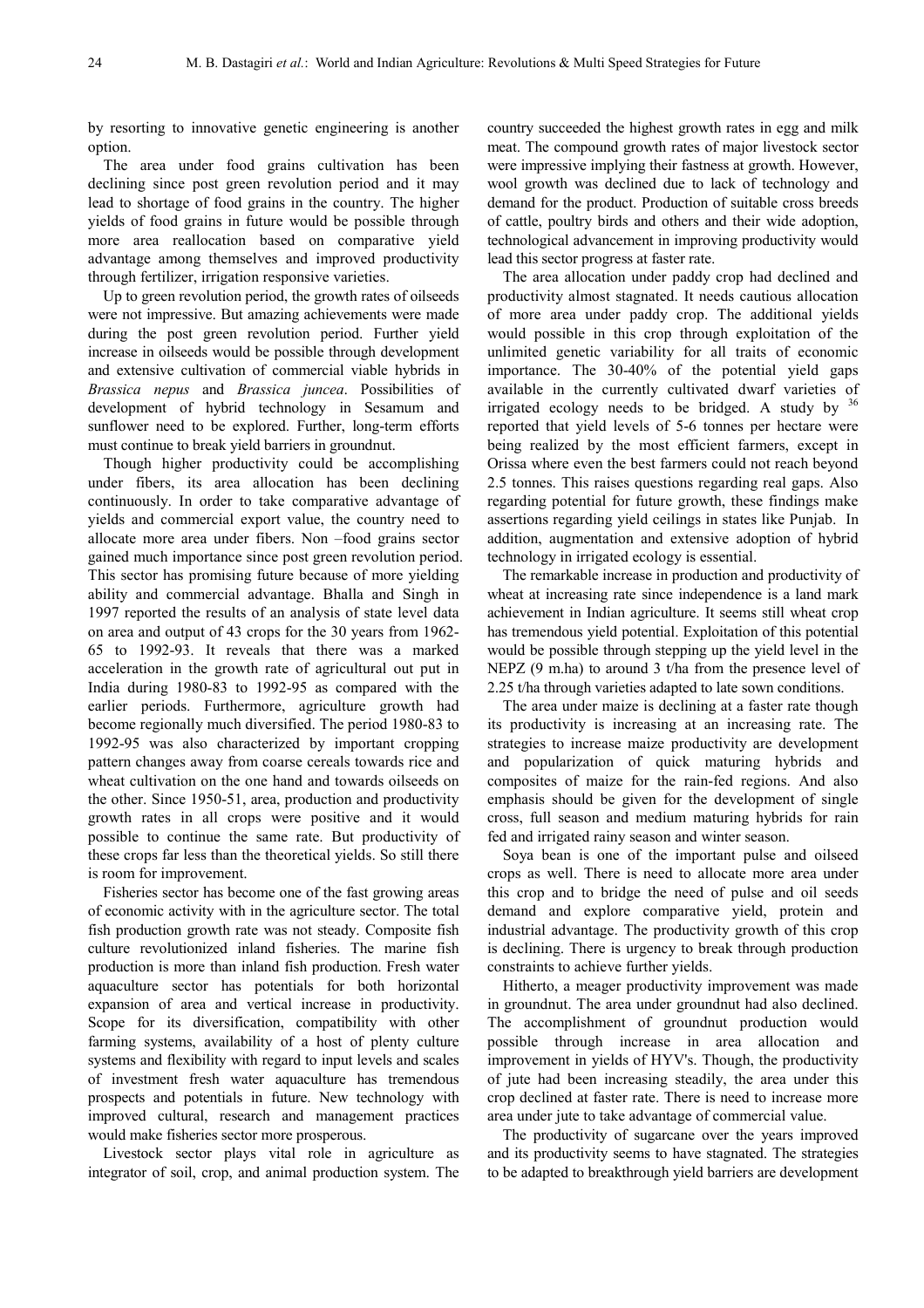of high sugar varieties with resistance to red rot and development of early, medium and late maturing varieties adapted to drought and water logged conditions. Rebuilding of gene pool involving improved ecotypes of constituent species of the genus Saccharum does needs priority.

The production of cotton during different periods is quite impressive. Though the productivity of cotton is increasing at an increasing rate the area under cotton declined at faster rate. Still further yield improvement would be possible by insulation of all varieties or hybrid cotton with high level of resistance to bollworm complex and sucking pests. Development of early maturing or hybrids well adapted to most prone area needs attention. The area under tobacco declined continuously at faster rate in all the periods. This is because of government policy restriction on allocation of more area under tobacco.

Above all, the need for more food has to be met through higher yields per unit of land, water, energy and time. Further, explore the possibilities to increase yields by using modern inputs to boost yields levels and growth of out put. India is fortunate to have a large arable land, which many other nations do not have. Sow seed of success is a reformist blueprint for second green revolution. Investment in infrastructure instead of direct subsidies; special program for irrigation; diversification and intensification of cropping pattern would definitely boost yields.

Fortunately, as we approach the new millennium we are experiencing three major revolutions in science and technology in a fundamental manner.

- The gene revolution: it provides a molecular understanding of the genetic basis of living organisms, as well as the ability to use this understanding to develop new processes and products for agriculture, the environment and for human and animal health.
- The information and communication revolution: it allows rapid growth in the systematic assimilation and dissemination of relevant and timely information, as well as a improved access ability to the universe of knowledge and communication through low cost electronic net works, and
- The Eco technology revolution it promotes the blending of the best in traditional knowledge and technology with frontier technologies, renewable energy and new materials.
- Nanotechnology:

In principle, these three types of advance- when coupled with improvements in management science and governancegreatly increase the power of a scientific approach to genetic and agronomic improvement and the integrated management of local and regional developmental policies.

# **6. Conclusion and Future Research**

Scientists must unlock the many secrets of the sunlight – plant – water – nutrient - soil relations that are the fundamental blocks upon which agricultural science rest. Clearly, in the years ahead, the focus of research should be

on expanding food deficit regions where the majority of the hungry people live. In a number of these regions land will remain the major provider of food for increasing populations. Research should help to increase the productivity of small plots and address the specific problems of poor farmers in these regions. In particular, research leading to the improvement of "orphan commodities" such as, coarse grains, pulses and vegetables needs attention.

The need for continuing aggressive research in all of these areas and across many disciplines by the national research centers is very much required. The activities would be focused on commodities and selected subject matter areas, such as policy, management, conservation of germplasm and the maintenance of biodiversity. Ecoregional activities would focus on applied and strategic research on the ecological foundations of sustainable production systems, and commodity improvement.

The impressive transformation would be possible due to major factors such as (i) Land reforms (ii) Creation of infrastructure such as irrigation, seed production and manufacture of fertilizers (iii) Building of a strong particular R&D system, and (iv) Human resource development.

## *6.1. Ever Green Revolution*

Self-reliance in food grains is perhaps our most significant achievement. If the current production is an indication, meeting the projected demand of 220 million tonnes by 2020 AD will not be difficult. Integration of the philosophies of green to red revolutions with sustainable manner would lead to country to attain Ever green revolution.

To achieve this, the country need to reformulate the agricultural policies, which must focus on area allocation policy and agricultural productivity policies. Agriculture is being in the state list the center is needed to take consensus of state governments. The area allocation under different crop sectors and principal crops must be based on spatial and temporal comparative yield advantage with same existing allocation of land. Further, there is a need to make comprehensive integrated policy of cropping and farming systems with incorporation of crops, fisheries and livestock farming. Perhaps, these may require cooperation and coordination from farmers. Farmer may not be inclined to change the adopted structured land use-cropping pattern but through price support mechanisms and other incentives this could be achieved. Further, the country needs to formulate national productivity policies suited to the crops, which have comparative yield advantage. Technologies have to generate to increase the productivity of the major crops and a strong extension need to be put in place to reach these technologies to the farmers.

# **Acknowledgements**

The authors would like to thank the whole researchers who directly or indirectly helped working on this article and all on-line and offline resource providers.